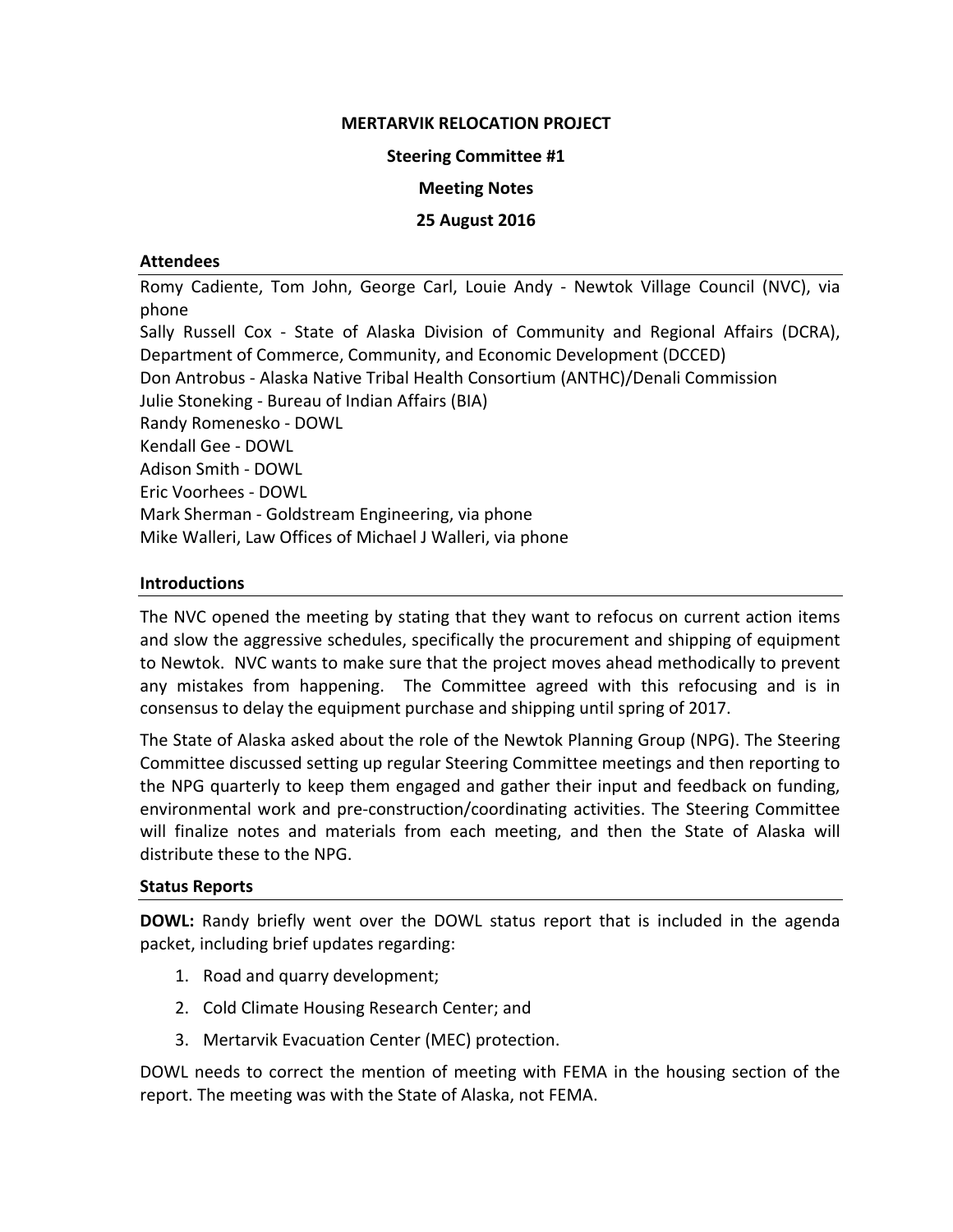**Goldstream:** Goldstream discussed the recent trip to Newtok and Mertarvik where they met with the NVC to discuss project details. Goldstream presented two routes for the road from the quarry to the townsite. The community selected the lower route as the preferred site. Goldstream will obtain survey information in September for the required road design.

Goldstream presented the draft equipment acquisition, Operations and Maintenance (O&M), and storage plan to the community. NVC understands they will be the owner of the equipment and has responsibilities and obligations under the plan. Plan needs further revision to meet BIA and other granting agency requirements.

Another Goldstream staff member went to Mertarvik to review the condition of the existing Innovative Readiness Training (IRT) buildings. Based on cursory review of the building analysis Goldstream thought that the buildings may not be adequate for temporary housing for construction workers, even with renovations. DOWL will follow‐up with Mark to learn more details of the building analysis.

Goldstream stated that the Environmental Assessment (EA) has been accepted but Goldstream (and their sub‐contractor) have not been able to get in touch in the United States Army Corps of Engineers (USACE) regarding the Section 404 Permit. They will need DOWL's assistance with contacting USACE.

Goldstream then discussed training and workforce development, stating that training Newtok residents for all aspects of this project will be very important. DOWL is working on identifying training plans currently in progress and will be coordinating with BIA, NVC, and Denali Commission to make an assessment and recommendation to ensure that training is taking place this year.

DOWL and Goldstream will meet weekly to keep the project moving along.

**NVC:** NVC stated that the Cold Climate Housing Research Center (CCHRC) demonstration home was built in 6‐8 weeks by Newtok residents. This schedule was great for the first house and should only improve for future homes.

NVC discussed recent and up‐and‐coming improvements to Newtok, including new boardwalks and back‐up generator from a loan with Alaska Energy Authority.

# **Community Priorities**

The Steering Committee discussed the infrastructure Rough‐Order‐of‐Magnitude (ROM) estimates DOWL prepared. DOWL stated that there are still "holes" in the estimates and many items are not completely fleshed out yet. Denali Commission/ANTHC requested that DOWL provide a total cost amount so that the Denali Commission knows the estimate and that a range of cost for the ROMs is sufficient at this point. Kendall mentioned that he thinks the entire steering committee group needs to stand behind the estimate and that the estimate should be submitted by the project and not only DOWL.

# **Critical Decisions / Direction**